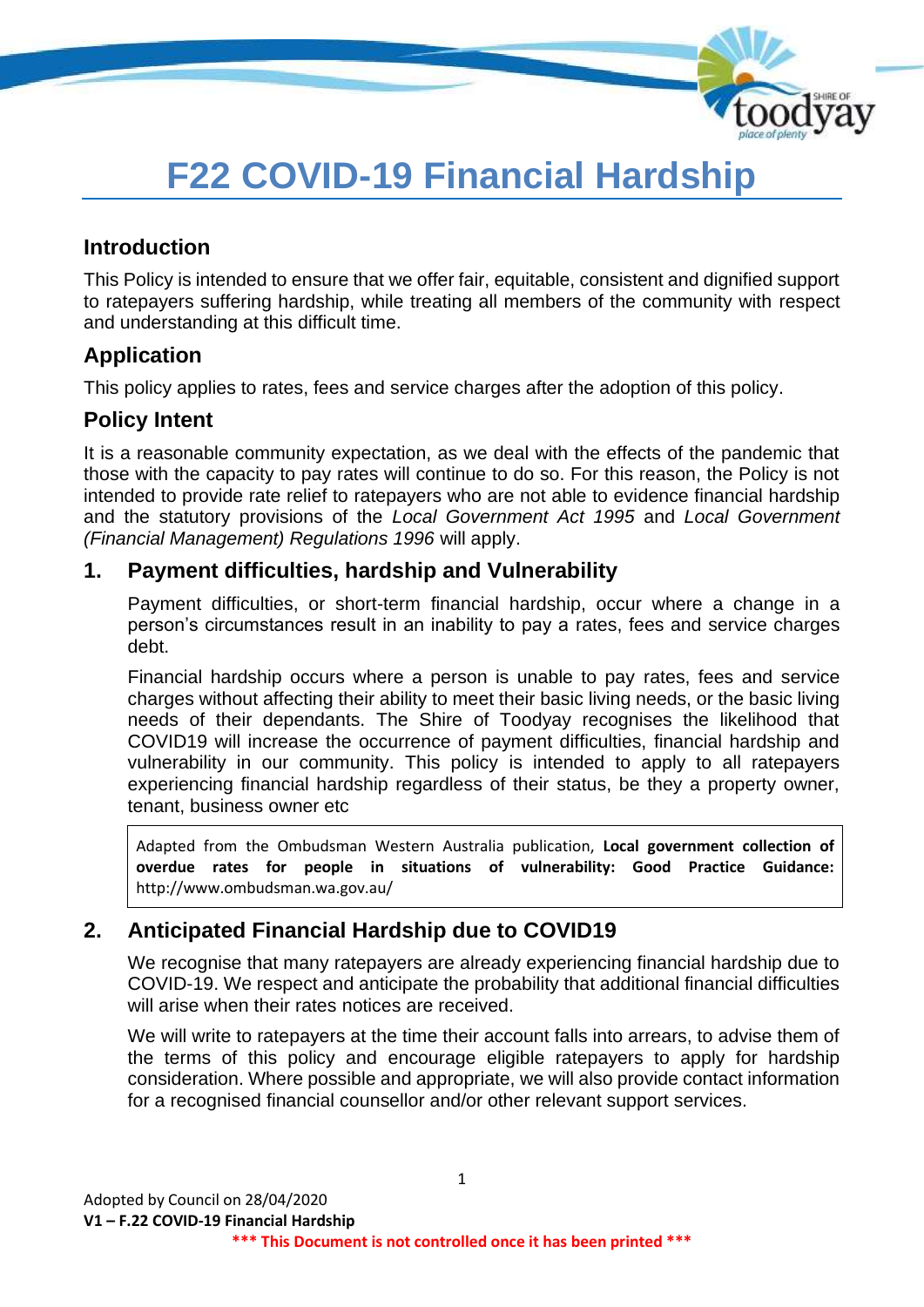

# **3. Financial Hardship Criteria**

While evidence of hardship will be required, we recognise that not all circumstances are alike. We will take a flexible approach to a range of individual circumstances including, but not limited to, the following situations:

- Recent unemployment or under-employment
- Sickness or recovery from sickness
- Low income or loss of income
- Unanticipated circumstances such as caring for and supporting extended family

Ratepayers are encouraged to provide any information about their individual circumstances that may be relevant for assessment. This may include demonstrating a capacity to make some payment and where possible, entering a payment proposal. We will consider all circumstances, applying the principles of fairness, integrity and confidentiality whilst complying with our statutory responsibilities.

### **4. Payment Arrangements**

Payment arrangements facilitated in accordance with Section 6.49 of the Act are of an agreed frequency and amount. These arrangements will consider the following:

- That a ratepayer has made genuine effort to meet rate and service charge obligations in the past;
- The payment arrangement will establish a known end date that is realistic and achievable;
- The ratepayer will be responsible for informing the Shire of Toodyay of any change in circumstance that jeopardises the agreed payment schedule.

### **5. Deferment of Rates**

Deferment of rates may apply for ratepayers who have a Pensioner Card, State Concession Card or Seniors Card and Commonwealth Seniors Health Care Card registered on their property. The deferred rates balance:

- remains as a debt on the property until paid:
- becomes payable in full upon the passing of the pensioner or if the property is sold or if the pensioner ceases to reside in the property;
- may be paid at any time, BUT the concession will not apply when the rates debt is subsequently paid (deferral forfeits the right to any concession entitlement); and
- does not incur penalty interest charges.

### **6. Debt recovery**

We will suspend our debt recovery processes whilst negotiating a suitable payment arrangement with a debtor. Where a debtor is unable to make payments in accordance with the agreed payment plan and the debtor advises us and makes an alternative plan before defaulting on the 3rd due payment, then we will continue to suspend debt recovery processes.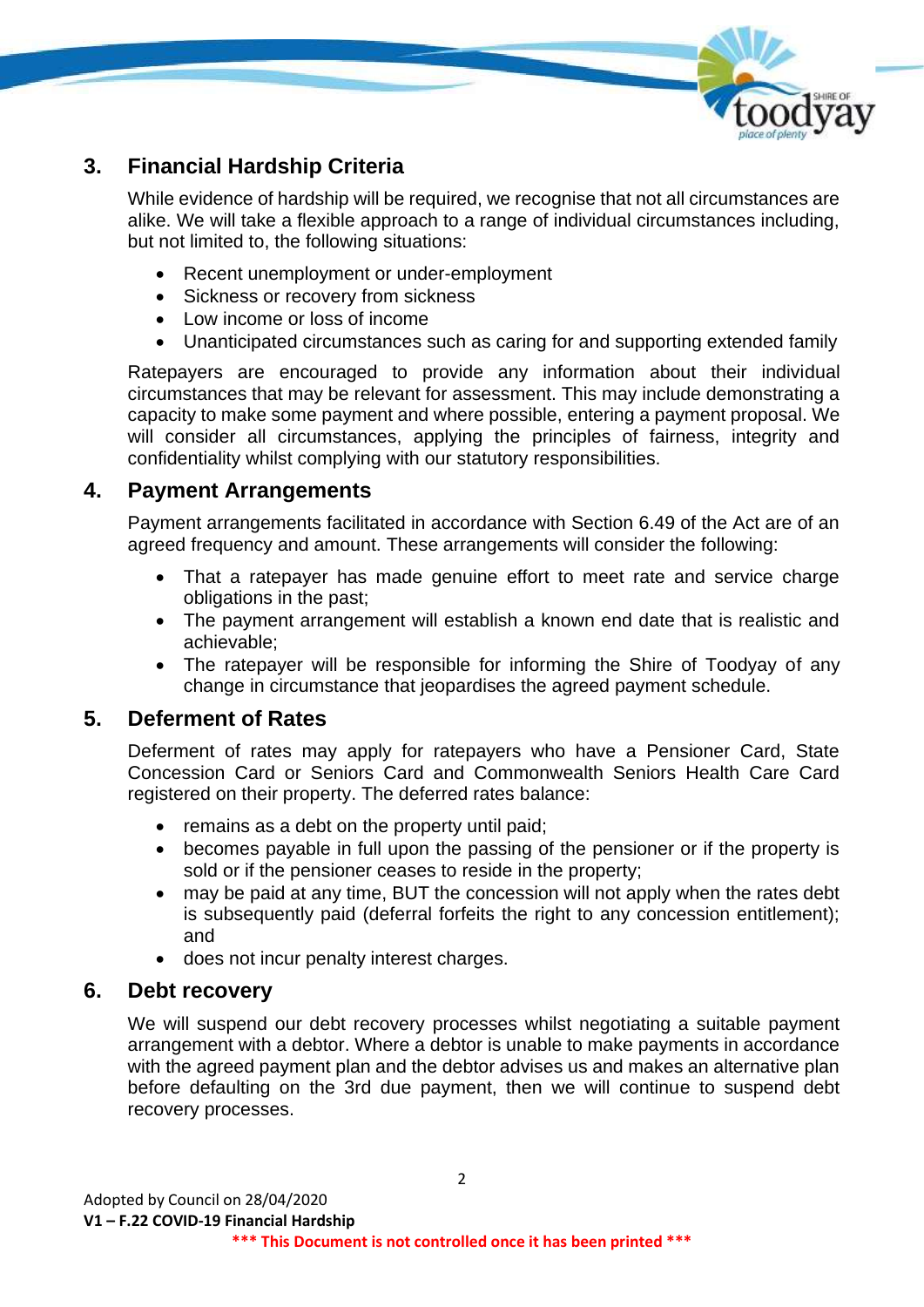

Where a ratepayer has not reasonably adhered to the agreed payment plan, then for any Rates, Fees and Service Charges debts that remain outstanding on 1 July 2021, we will offer the ratepayer one further opportunity of adhering to a payment plan that will clear the total debt by the end of the 2021/2022 financial year.

Rates, Fees and Service Charges debts that remain outstanding at the end of the 2021/22 financial year, will then be subject to the rates debt recovery procedures prescribed in the *Local Government Act 1995*.

#### **7. Review**

We will establish a mechanism for review of decisions made under this policy and advise the applicant of their right to seek review and the procedure to be followed.

### **8. Communication and Confidentiality**

We will always maintain confidential communications and we undertake to communicate with a nominated support person or other third party at your request.

We will advise Shire debtors of this policy and its application, when communicating in any format (i.e. verbal or written) with a debtor that has an outstanding rates, fees or service charge debt.

We recognise that applicants for hardship consideration are experiencing additional stressors and may have complex needs. We will provide additional time to respond to communication and will communicate in alternative formats where appropriate. We will ensure all communication with applicants is clear and respectful.

#### **Reference Information**

| <b>Related Documents</b>                          | Not applicable                                                                        |                           |                |              |                              |  |
|---------------------------------------------------|---------------------------------------------------------------------------------------|---------------------------|----------------|--------------|------------------------------|--|
| <b>Related Legislation</b>                        | Local Government Act 1995<br>Local Government (Financial Management) Regulations 1996 |                           |                |              |                              |  |
| <b>Associated Forms and</b><br><b>Attachments</b> | Not applicable                                                                        |                           |                |              |                              |  |
| <b>Version Control Information</b>                | No.                                                                                   | Version Issue Date Nature | amendment   By | of Developed | <b>Approved</b><br><b>By</b> |  |
|                                                   | V0                                                                                    | 28/04/2020                | V <sub>1</sub> | WALGA        | Council                      |  |